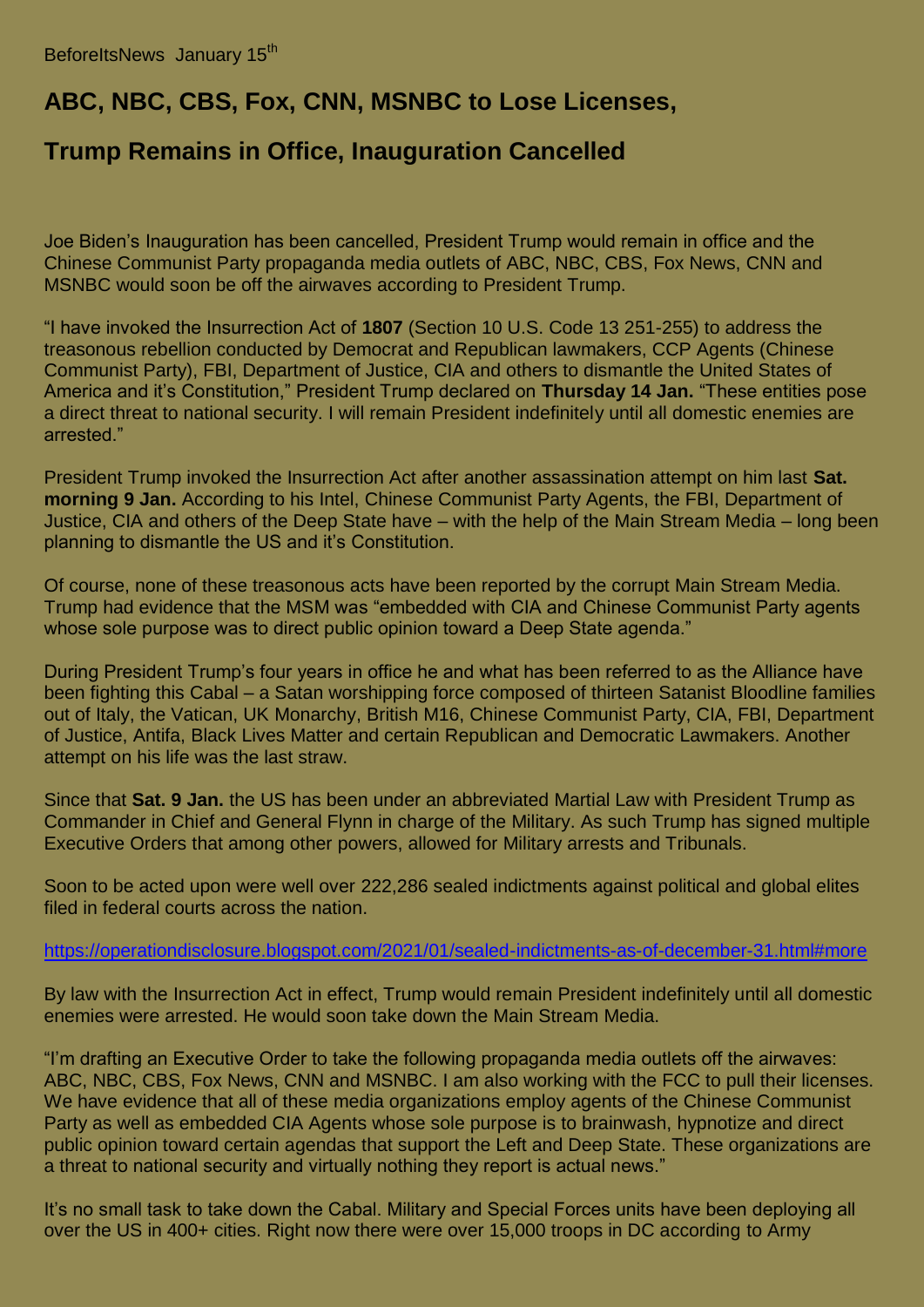Secretary Ryan McCarthy. Special Forces units have covertly infiltrated Antifa and Black Lives Matter and made silent covert arrests.

[https://www.youtube.com/watch?v=f4\\_DNABtptU](https://beforeitsnews.com/v3/r2/?url=http://tapnewswire.com//2021/01/inauguration-cancelled-trump-remains-in-office-abc-nbc-cbs-fox-cnn-msnbc-to-loose-licenses/https://www.youtube.com/watch?v=f4_DNABtptU)

That same **Sat. 9 Jan.** POTUS and the Department of Defense postponed the **20 Jan.** Presidential Inauguration. Intel sources claimed that if Joe Biden was not inaugurated there were corrupt-FBI plans to help stage Antifa and BLM violence in DC and at the 50 state capitols from **Sat 16 Jan. through Wed. 20 Jan.** Biden couldn't be inaugurated anyway because of the Insurrection Act that demanded Trump remain in office "until all domestic enemies were arrested."

A corrupt Mass Media has refused to report anything but their Left Wing agenda believed paid for by the CCP. Thus, the President has announced he would soon activate the Emergency Broadcast System (EBS). This was expected during what has been referred to as Ten Days of Darkness, or media outage.

With the EBS everyone would get alerts on their phones, TV, radio and Internet that would override other broadcasts for several hours at a time. The broadcasts would explain the silent war happening across the globe between the Cabal and Alliance.

This week Trump Intel providers Robert David Steele and Juan OSavin explained**,** "This may not be settled until **April 1**. Anyone including Fox, who refuses to broadcast the President of the US faces loss of their FCC licenses as well as criminal punitive actions, perhaps a military takeover."

**On Wed. 13 Jan.** in an urgent message to the American people President Trump called for peace. Intel sources were reporting that riots were planned in DC and across the nation. He condemned the rioters at the state capitol, as well as a recent assault by Social Media on our Freedom of Speech and then activated military forces to quell unrest.

[https://trendingpolitics.com/breaking-president-trump-releases-urgent-video-message-to-the](https://beforeitsnews.com/v3/r2/?url=http://tapnewswire.com//2021/01/inauguration-cancelled-trump-remains-in-office-abc-nbc-cbs-fox-cnn-msnbc-to-loose-licenses/https://trendingpolitics.com/breaking-president-trump-releases-urgent-video-message-to-the-american-people/)[american-people/](https://beforeitsnews.com/v3/r2/?url=http://tapnewswire.com//2021/01/inauguration-cancelled-trump-remains-in-office-abc-nbc-cbs-fox-cnn-msnbc-to-loose-licenses/https://trendingpolitics.com/breaking-president-trump-releases-urgent-video-message-to-the-american-people/)

The recent violation of Social Media platforms to censor Freedom of Speech was of concern. Donald Trump Jr. to the rescue. Trump Jr. announced that a new social media platform was coming soon called the Freedom Social Network.

[Tiny Self Defense Tool Drops a 270 Thug In 2 Seconds -](https://tinyurl.com/y29fu3rf) Get Yours Now!

More important, President Trump had officially shut down the Cabal's USA Inc. and re-started a restored Republic on **4 July 2020**.

[https://web.archive.org/web/20110720183531/http://reality-bytes.hubpages.com/hub/The-](https://beforeitsnews.com/v3/r2/?url=http://tapnewswire.com//2021/01/inauguration-cancelled-trump-remains-in-office-abc-nbc-cbs-fox-cnn-msnbc-to-loose-licenses/https://web.archive.org/web/20110720183531/http:/reality-bytes.hubpages.com/hub/The-Corporation-Of-The-United-States-Of-America)[Corporation-Of-The-United-States-Of-America](https://beforeitsnews.com/v3/r2/?url=http://tapnewswire.com//2021/01/inauguration-cancelled-trump-remains-in-office-abc-nbc-cbs-fox-cnn-msnbc-to-loose-licenses/https://web.archive.org/web/20110720183531/http:/reality-bytes.hubpages.com/hub/The-Corporation-Of-The-United-States-Of-America)

It was all a part of the Alliance's Plan to free the globe of the Communist Parties /Cabal's suppression of The People. "The Plan To Save The World":

[https://rumble.com/vagd07-q-the-plan-to-save-the-world-remastered.html](https://beforeitsnews.com/v3/r2/?url=http://tapnewswire.com//2021/01/inauguration-cancelled-trump-remains-in-office-abc-nbc-cbs-fox-cnn-msnbc-to-loose-licenses/https://rumble.com/vagd07-q-the-plan-to-save-the-world-remastered.html)

[https://www.bitchute.com/video/qvfUkQTG5QHP/](https://beforeitsnews.com/v3/r2/?url=http://tapnewswire.com//2021/01/inauguration-cancelled-trump-remains-in-office-abc-nbc-cbs-fox-cnn-msnbc-to-loose-licenses/https://www.bitchute.com/video/qvfUkQTG5QHP/)

[CHAT/CONTRIBUTE ON TELEGRAM -](https://t.me/BeforeitsNewsGroup) https://t.me/BeforeitsNewsGroup

As part of that plan President Trump's Space Force has been involved in worldwide blackouts in multiple countries as Alliance Special Force units made arrests. **Overnight to Sun. 10 Jan**. multiple